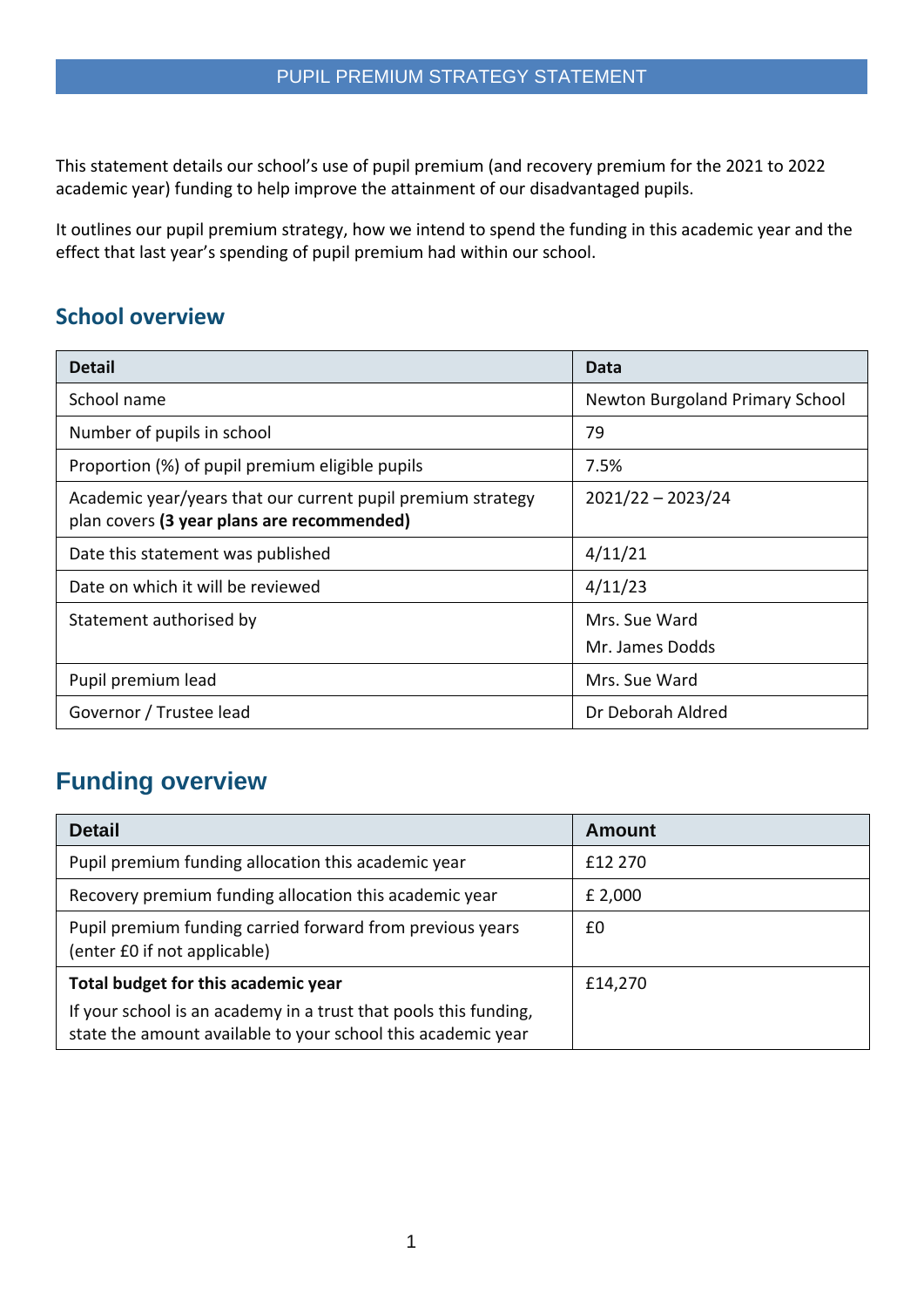# **Part A: Pupil premium strategy plan**

## **Statement of intent**

We want all of our pupils to 'pass' the phonics screening test in year 1 so that they are able to enjoy and take full advantage of a world of reading.

We want all our pupils to reach at least age related expectations by year 6 to be ready to benefit from the learning opportunities available in key stage 3 and beyond.

We want all of our pupils to have developed strong habits for learning so that they are able to tackle life's obstacles with optimism and self-efficacy.

We want, as a school to contribute strongly to tackling the gap between those born with advantage and those not.

"We have found overwhelming evidence that children's life chances are most heavily predicated on their development in the first five years of life. It is family background, parental education, good parenting and the opportunities for learning and development in those crucial years that together matter more to children than money, in determining whether their potential is realised in adult life." *The Foundation Years: Preventing poor children becoming poor adults The report of the Independent Review on Poverty and Life Chances Frank Field December 2010*

## **Challenges**

This details the key challenges to achievement that we have identified among our disadvantaged pupils.

| <b>Challenge</b><br>number | <b>Detail of challenge</b>                                                                                                                                                         |
|----------------------------|------------------------------------------------------------------------------------------------------------------------------------------------------------------------------------|
|                            | Assessment indicates that due to lockdown and school/ bubble closure pupils are behind<br>in their phonics knowledge                                                               |
| 2                          | Assessment indicates that due to lockdown and school/ bubble closure pupils are behind<br>in their mathematics knowledge                                                           |
| 3                          | Discussion with pupils indicates that some have had less access to a range of reading<br>material during school closure and have read less.                                        |
| 4                          | Pupils have not all secured age related spelling expectations                                                                                                                      |
| 5                          | Habits for Learning – some pupils are showing lower levels of self-confidence and self-<br>efficacy following school closure. They have lower levels of engagement and resilience. |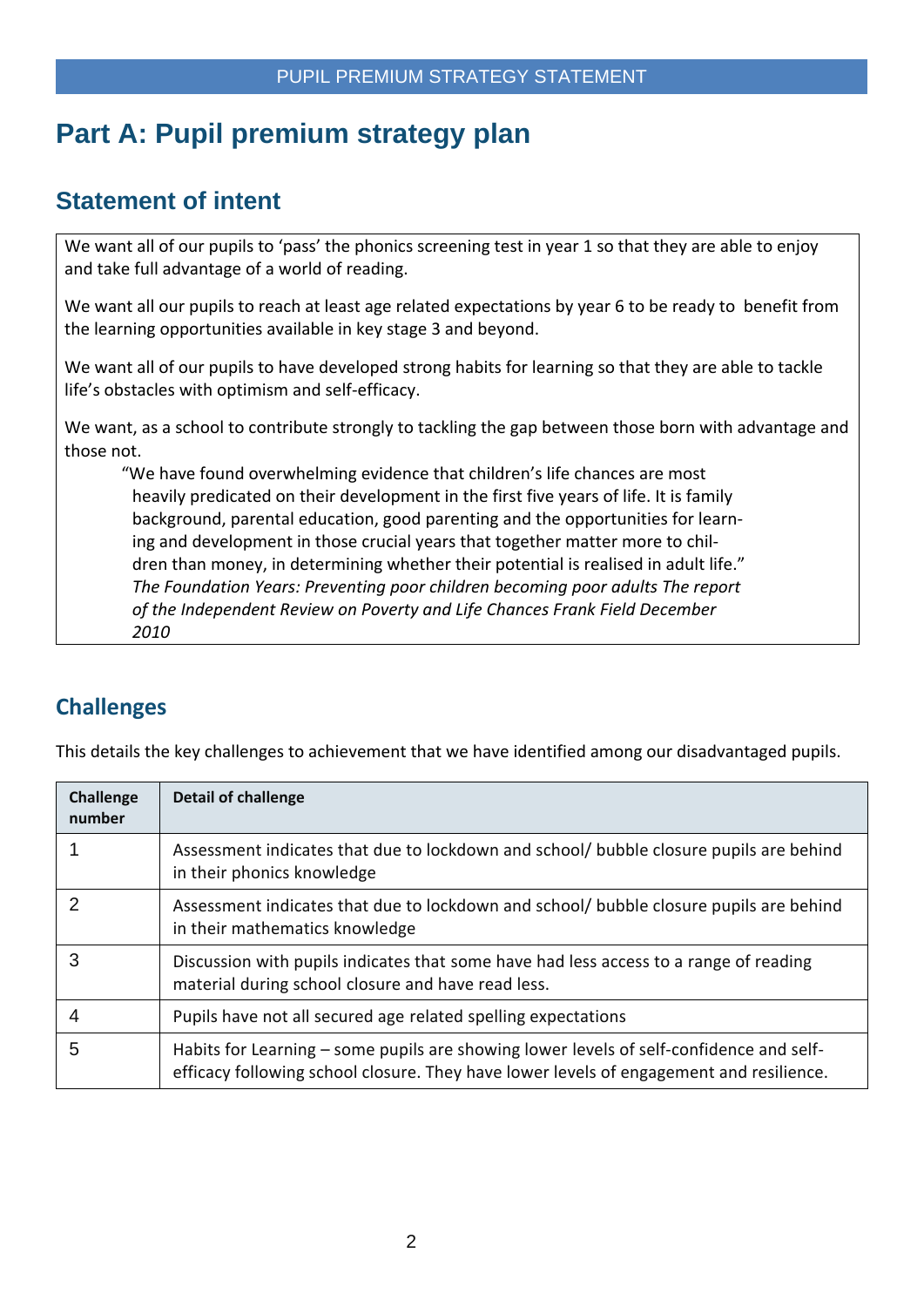#### **Intended outcomes**

This explains the outcomes we are aiming for **by the end of our current strategy plan**, and how we will measure whether they have been achieved.

| Intended outcome                                        | <b>Success criteria</b>                                                                                                                                     |
|---------------------------------------------------------|-------------------------------------------------------------------------------------------------------------------------------------------------------------|
| Improved phonics outcomes for disadvantaged             | 100% of pupils pass the phonics screening taking                                                                                                            |
| pupils at the end of year 1.                            | into account significant SEND                                                                                                                               |
| Improved reading outcomes for disadvantaged             | 100% of pupils in Y6 achieve at least ARE taking into                                                                                                       |
| pupils at the end of KS2.                               | account significant SEND                                                                                                                                    |
| Improved maths outcomes for disadvantaged               | 100% of pupils in Y6 achieve at least ARE taking into                                                                                                       |
| pupils at the end of KS2.                               | account significant SEND                                                                                                                                    |
| Improved writing outcomes for disadvantaged             | 100% of pupils in Y6 achieve at least ARE taking into                                                                                                       |
| pupils at the end of KS2.                               | account significant SEND                                                                                                                                    |
| Improved, metacognition, independence and<br>resilience | All pupils are able to articulate how they have<br>improved as learners, when and how they have<br>persevered, sought help and used mistakes to<br>improve. |

#### **Activity in this academic year**

This details how we intend to spend our pupil premium (and recovery premium funding) **this academic year** to address the challenges listed above.

## **Teaching (for example, CPD, recruitment and retention)**

Budgeted cost: £ *4, 650*

| <b>Activity</b>                       | Evidence that supports this approach                                                                                                                      | Challenge<br>number(s)<br>addressed |
|---------------------------------------|-----------------------------------------------------------------------------------------------------------------------------------------------------------|-------------------------------------|
| CPD for all staff - phonics           | Phonics approaches have a strong evidence base                                                                                                            | 1, 3, 5                             |
| CPD for all staff                     | EEF toolkit indicates that this is a high impact strategy                                                                                                 | $1 - 5$                             |
| Metacognition And quality<br>teaching |                                                                                                                                                           |                                     |
| CPD maths                             | Mastery approach                                                                                                                                          | 2                                   |
| <b>CPD Spelling</b>                   | Spelling should be explicitly taught and diagnostic assess-<br>ment should be used to focus effort on the spellings that<br>pupils are finding difficult. | 4                                   |